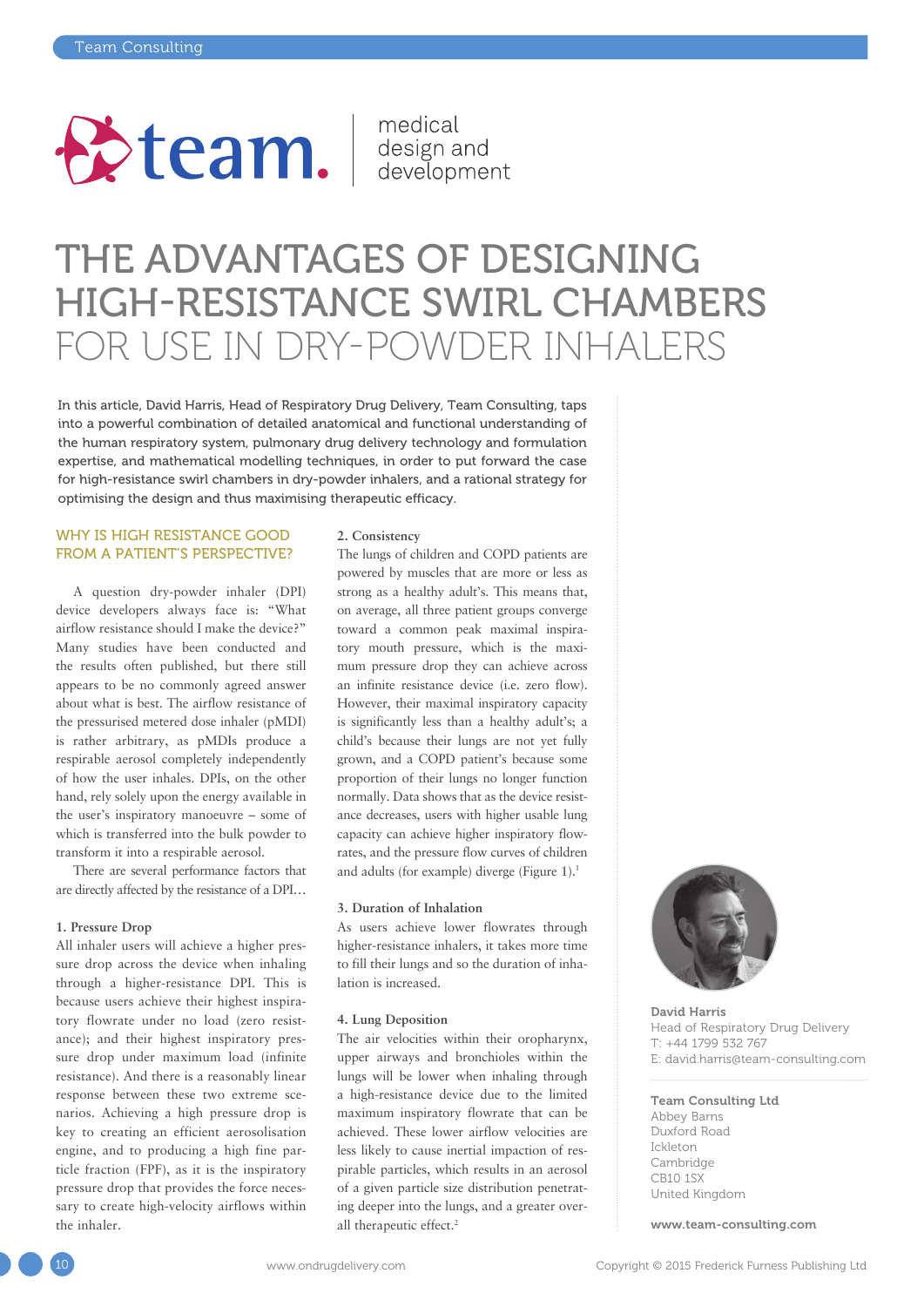### THERE IS NO "TYPICAL" DPI **RESISTANCE**

DPIs that are commonly prescribed today have a large range of resistances, ranging from Plastiape's low-resistance Cyclohaler® to Boehringer Ingelheim's high-resistance HandiHaler®. The airflow resistance of an inhaler is defined as the square-root of the pressure drop divided by the flowrate, assuming turbulent flow. Various units are used, but a sensible approach is to use  $\sqrt{Pa}$ for pressure drop and litres per minute (LPM) for flowrate, as this produces numbers of a reasonable magnitude for the resistance. For example, the HandiHaler has a flowrate at 4 kPa  $(Q_{\text{out}})^3$  of approximately 30 LPM, so its resistance is calculated as follows:

$$
R = \frac{\sqrt{\Delta P}}{Q} = \frac{\sqrt{4000}}{30} = 2.11 \sqrt{Pa} \min L^{-1}
$$

The units of resistance are awkward and not particularly memorable, so from this point onward, I will refer to  $\sqrt{Pa}$  min L<sup>-1</sup> as "Flohms", or  $FQ - a$  combination of "flow" and "ohms", and a lot easier to write (and pronounce). The Cyclohaler has a much lower resistance, with a  $Q<sub>out</sub>$  of approximately 110 LPM, so a resistance of 0.57 FΩ.

It should be noted that a better method to determine the airflow resistance of an inhaler is to create a pressure-map, i.e. record the steady-state flowrate through the device for a range of pressure drops up to approximately 10 kPa, as this corresponds to the likely range in real use. A graph is then plotted of √ΔP against Q (the pressure map), and a linear regression calculated (forced through the origin); and the gradient of this line is the airflow resistance of the device.

### WHAT FLOWRATES ARE ACHIEVED THROUGH DPIS IN REAL USE?

The US Pharmacopeia (USP) instructs *in vitro* tests to be carried out at a nominal flowrate,  $Q_{\text{out}}$ , which corresponds to a 4 kPa pressure drop across the device. In reality, however, it is a little more complicated – in that the pressure drop achieved by the user is highly dependent upon the airflow resistance of the device. Most users following typical DPI instructions for use (IFUs) will achieve higher inspiratory pressure drops than the 4 kPa test point prescribed in the USP – particularly for high-resistance devices.

The pressure-flow curves of the three example DPIs have been overlaid on the data in Figure 1, and the average operating points for healthy adults and children can be



Figure 1: Effect of age on inspiratory flow characteristics.



Figure 2: Estimated operating points of DPIs when used by healthy adults & children.

estimated from the intersections of the curves (Figure 2).

Healthy adults are able to achieve very high pressure drops even across the lowestresistance DPIs when instructed to inhale with maximum effort. Even the low-resistance Cyclohaler is likely to see a pressure drop of approximately 7 kPa in real use; significantly higher than the nominal 4 kPa test point. The high-resistance HandiHaler is likely to see over 8 kPa when used by healthy adults, and ~6 kPa when used by healthy children.

It is also interesting to note that inhaler resistance has a greater effect on the likely operating pressures for children than for adults (Figure 2).

So whilst there is currently no common agreement about the optimal airflow resistance for DPIs, in terms of reaching maximum performance and greatest consistency between users, high resistance is most likely to achieve this, because users achieve higher pressure drops across higher-resistance devices; and the difference in the pressure drop achieved across a high-resistance device is minimised between user groups.

## HOW IS THIS APPLICABLE TO SWIRL CHAMBER DESIGN?

Swirl chambers have been successfully utilised in numerous DPIs to de-agglomerate fine API particles from the much coarser lactose "carrier" fraction. Almiral's Novolizer® DPI uses a powerful multi-inlet swirl chamber; a similar design was later optimised for use in Sun Pharma's Starhaler®, with a spe-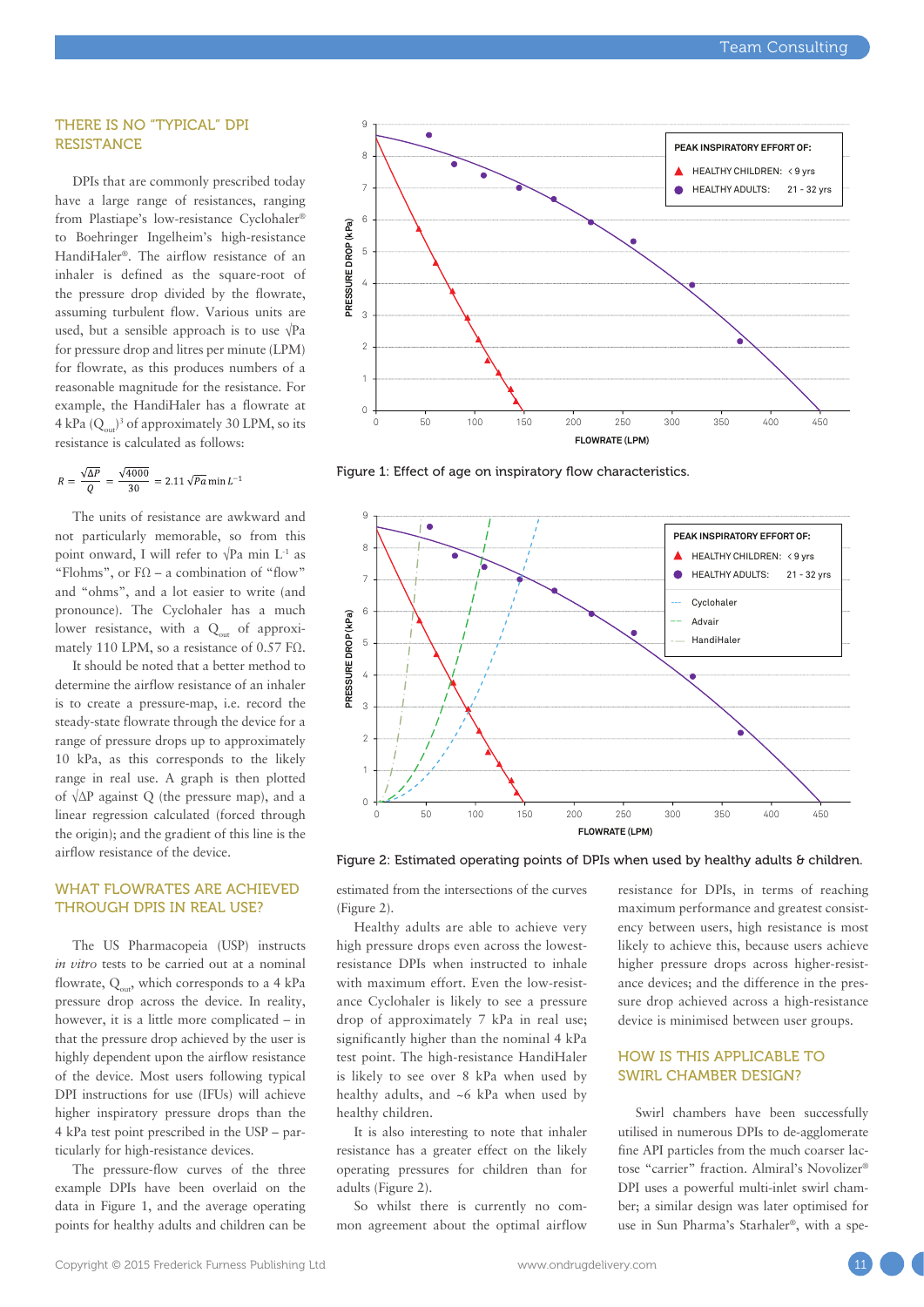

Figure 3: CFD plot showing flow streamlines coloured by velocity magnitude, m/s, in a high-efficiency swirl chamber (CFD work conducted by Stuart Abercrombie, Team Consulting).

cific geometry employed to create excellent independence of flowrate.

Other DPIs that use swirl chambers are 3M's Conix® device, which employs a reverseflow cyclone to achieve high de-agglomeration efficiency, and the Twincer® DPI, that uses a pair of swirl chambers that are flat in order to minimise the thickness of the device.

Swirl chambers have many advantages over other de-agglomeration methods:

- With good design they can be self-cleaning – in that the lactose scours the boundary layer and prevents API build up in it, minimising the likelihood of dose "spikes".
- They create multiple impacts, which results in a high frequency of collisions and more opportunities for API detachment – and consequently better aerosolisation and a higher fine particle fraction (FPF).
- The conservation of angular momentum in a conical converging section creates a highly swirling flow regime, which imparts energy into the formulation efficiently.

The computational fluid dynamics (CFD) plot (Figure 3) shows flow streamlines coloured by velocity magnitude through a twininlet, high-efficiency swirl chamber, and illustrates the gains that can be achieved due to the conservation of angular momentum, with peak tangential velocities occurring towards the narrow outlet of the chamber.

We set about a hypothetical challenge of creating a high-performance swirl chamber to promote good de-agglomeration efficiency of a reference lactose-based formulation. We chose a number of realistic design constraints then mathematically modelled the airflow through the swirl chamber in order to create optimised geometries that would have the properties summarised in Figure 4.

## DESIGN CONSTRAINTS

As there will always be limited space for a de-agglomeration engine within a reasonably sized DPI we chose to use the space envelope as the primary design constraint for our mathematical model:

- Fixed space envelope cylinder of diameter 14 mm and length 33 mm
- Two square, tangential air inlets
- Throat (outlet) area  $= 1.25x$  total inlet area
- Parallel section of throat fixed at 5.00 mm.

### SWIRL CHAMBER GEOMETRIES

To a skilled cyclone engineer it is clear that increasing the device resistance, whilst abiding by the above design constraints, creates a more "normal" looking swirl chamber, in terms of cone angle and inlet / outlet size in relation to the swirl chamber body (Figures 5-7). A good swirl chamber will maximise swirl velocity in the throat (the most constricted region) through conservation of angular momentum. To achieve this the out-

| Resistance $\rightarrow$     | <b>High</b>         | Medium              | Low            |
|------------------------------|---------------------|---------------------|----------------|
| Example device $\rightarrow$ | HandiHaler          | Advair <sup>®</sup> | Cyclohaler     |
| $Q_{\text{out}} \rightarrow$ | <b>30 LPM</b>       | <b>77 LPM</b>       | <b>110 LPM</b> |
| $R \rightarrow$              | 2.11 F <sub>Ω</sub> | $0.82 F\Omega$      | $0.57 F\Omega$ |

Figure 4: Summary of example high-, medium- and low-resistance devices.

let diameter must be substantially smaller than the body diameter – which is not possible for the low-resistance design (Figure 7).

## WHAT IS "IMPULSE HISTORY", AND HOW IS IT INFLUENCED BY SWIRL CHAMBER GEOMETRY?

The parameter "Impulse History", *I*, has been used successfully as a proxy for aerosolisation performance in previous studies.4 In a swirl chamber the momentary impulse for a single lactose particle passing through the region of high swirl has been defined according to the following integral over time:

$$
I = \int Fdt \propto \int |u|^2 dt \propto \int \left(\frac{\Delta u_{ax}^2 + \Delta u_{\theta}^2}{r_r} + |u|^2\right) dt
$$
  
- Equation 1

The centrifugal force acting upon the lactose particle is represented by the first term, with the second representing the aerodynamic drag force. Rearranging for path length S gives the Impulse History as:

$$
I' \propto \int_{Cone} \left(\frac{\Delta u_{ax}^2}{r|u|} + |u|\right) dS_1 + \int_{Cone} \left(\frac{\Delta u_{\theta}^2}{r|u|} + |u|\right) dS_2
$$
  
- Equation 2

The Impulse History is a quantity that is proportional to the actual impulse, and serves as a useful proxy for the aerosolisation performance of the swirl chamber.

**In simple terms, why does increasing resistance increase the Impulse History?**

- Like in Dyson (Malmesbury, UK) vacuum cleaners, reducing the size of the swirl chamber (cyclone) increases the pressure drop required to achieve a given flowrate – i.e. its resistance increases, which is why Dyson uses multiple cyclones configured in a parallel array.
- For a given pressure drop the net inlet and outlet velocities will be very similar between geometries as the swirl chamber reduces in size. As the outlet diameter reduces, the centripetal acceleration acting on particles in this region increases, as the acceleration is proportional to the square of the (tangential) velocity over the radius. So for the same operating pressure, smaller, higher-resistance swirl chambers create higher centripetal accelerations.
- In a given space envelope and as the resistance increases, the designers can afford a greater difference between the swirl chamber body diameter and the outlet diameter, and due to this, conservation of angular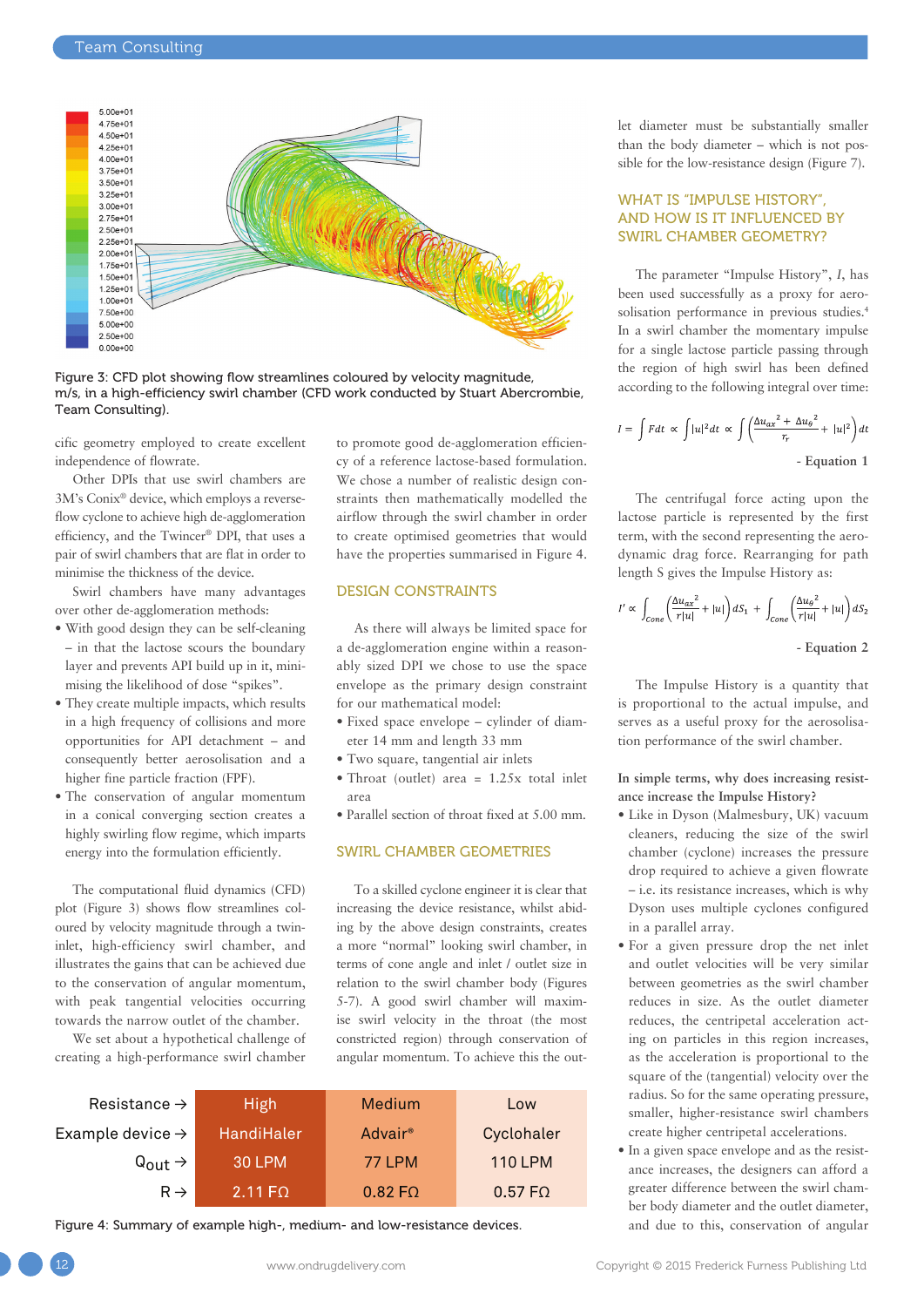

Figure 5: Optimised twin-inlet swirl chamber: High resistance, e.g. HandiHaler.



Figure 6: Optimised twin-inlet swirl chamber: Medium resistance, e.g. Advair.





momentum leads to increased swirl velocities in the most constricted region. As the centripetal force acting upon the lactose particles is proportional to the square of the tangential (dominant) component of the swirl velocity, this also increases, leading to a greater Impulse History.

#### PREDICTED RESULTS

At an operating pressure of 4 kPa an eight-fold increase in the Impulse History



Figure 8: Average Impulse History predicted at 4 kPa for the three different resistance swirl chambers.

is predicted by the model, from the low- to the high-resistance geometry (Figure 8). As discussed earlier, it's likely that even children are able to create higher driving pressure drops when instructed to inhale with maximum effort. Predicting the Impulse History at typical healthy adult and child operating pressure drops leads to an even greater difference, with the high-resistance geometry achieving an order of magnitude improvement over the low-resistance design (Figures 9 and 10).



Figure 9: Average Impulse History predicted at healthy adult operating points, for the three different resistance swirl chambers.

#### **CONCLUSION**

It is anticipated that the order of magnitude increase in Impulse History – that can be achieved by designing a high-resistance swirl chamber – is likely to result in a significant improvement in de-agglomeration performance and associated therapeutic effect.

In order to explore this hypothesis, it is proposed to prototype three different swirl chamber geometries for *in vitro* evaluative testing. This will enable an assessment for correlation between the performance predicted by the mathematical model and empirical data to be made.

Assuming that, as with previous studies, the predictions prove to be sufficiently accurate, this could represent a very worthwhile opportunity for improving DPI performance and the therapeutic effect for patients.

## **REFERENCES**

- *1 Harris DS, Scott N, Willoughby A, "How does Airflow Resistance Affect Inspiratory Characteristics as a Child grows into an Adult?" DDL21 Conference Proceedings, 2010, pp 79-87.*
- *2 Usmani O, "Exploring Aerosol Absorption in Humans: Pharmacokinetics of Monodisperse Fluticasone Propionate". RDD Conference Proceedings, 2014, pp 155-162.*
- *3 United States Pharmacopeia, Chapter 29 <601> Aerosols / Physical Tests.*
- *4 Harris DS, Nandgaonkar A, Sangaiah G, Kane P, "A Mathematical Model to Optimize the Airway for a Dry Powder Inhaler". RDD Conference Proceedings, 2008, pp 451-456.*



Figure 10: Average Impulse History predicted at healthy child operating points, for the three different resistance swirl chambers.